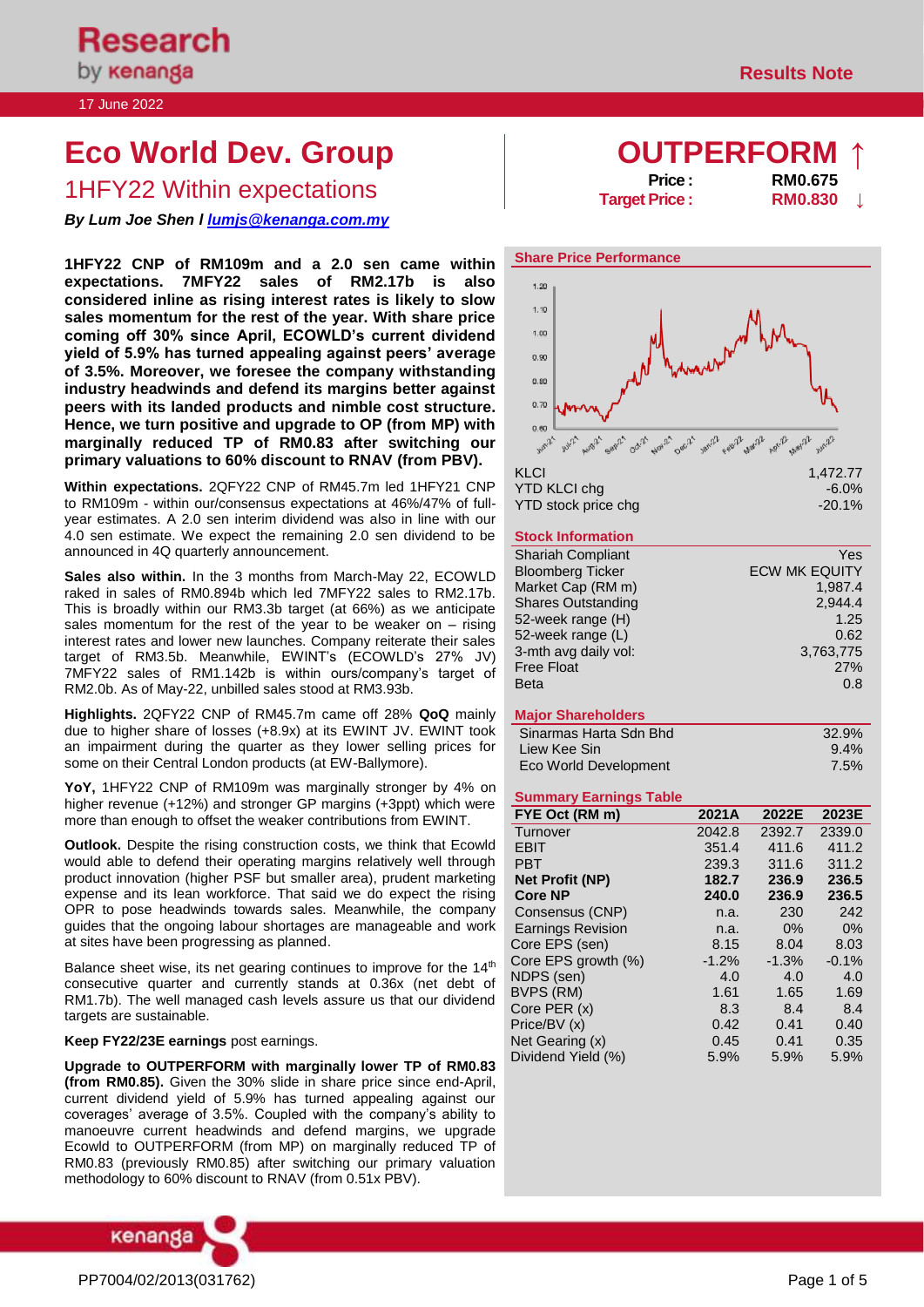**Risks to our call include:** (i) weaker-than-expected property sales, and (ii) higher-than-expected overheads/finance.

### **OTHER POINTS**

| <b>Results Highlights</b>         |             |             |        |             |         |          |          |         |
|-----------------------------------|-------------|-------------|--------|-------------|---------|----------|----------|---------|
| FYE Oct (RM m)                    | <b>2Q22</b> | <b>1Q22</b> | QoQ    | <b>2Q21</b> | YoY     | 1H22     | 1H21     | YoY     |
| Revenue                           | 506.9       | 533.4       | $-5%$  | 420.5       | 21%     | 1040.3   | 927.8    | 12%     |
| COGS                              | $-390.0$    | $-419.0$    | $-7%$  | $-344.9$    | 13%     | $-809.0$ | $-751.2$ | 8%      |
| <b>GP</b>                         | 116.9       | 114.4       | 2%     | 75.5        | 55%     | 231.3    | 176.6    | 31%     |
| Other income                      | 19.1        | 14.1        | 36%    | 13.0        | 48%     | 33.2     | 27.2     | 22%     |
| Selling and marketing             | $-8.5$      | $-8.5$      | 1%     | $-9.1$      | $-7%$   | $-17.0$  | $-17.6$  | $-3%$   |
| Admin                             | $-35.0$     | $-41.9$     | $-17%$ | $-38.3$     | $-9%$   | $-76.9$  | $-86.0$  | $-11%$  |
| <b>OP</b>                         | 92.6        | 78.1        | 19%    | 41.1        | 125%    | 170.6    | 100.2    | 70%     |
| JV - Malaysia                     | 16.3        | 28.8        | $-43%$ | 38.6        | $-58%$  | 45.2     | 58.3     | $-23%$  |
| JV - International                | $-15.6$     | $-1.6$      | 898%   | 9.5         | $-263%$ | $-17.1$  | 31.4     | $-155%$ |
| <b>EWINT Impairment Loss</b>      | 0.0         | 0.0         | n.a.   | 0.0         | n.a.    | 0.0      | 0.0      | n.a.    |
| Associate                         | $-3.0$      | $-1.8$      | 63%    | $-0.1$      | 1994%   | $-4.8$   | $-0.6$   | 721%    |
| <b>EBIT</b>                       | 90.3        | 103.5       | $-13%$ | 89.1        | 1%      | 193.9    | 189.3    | 2%      |
| Finance costs                     | $-26.2$     | $-24.3$     | 8%     | $-31.9$     | $-18%$  | $-50.4$  | $-59.0$  | $-15%$  |
| <b>PBT</b>                        | 64.2        | 79.3        | $-19%$ | 57.2        | 12%     | 143.4    | 130.3    | 10%     |
| <b>Taxation</b>                   | $-18.5$     | $-15.9$     | 16%    | $-14.9$     | 24%     | $-34.4$  | $-25.5$  | 35%     |
| <b>PAT</b>                        | 45.7        | 63.4        | $-28%$ | 42.3        | 8%      | 109.0    | 104.8    | 4%      |
| MI                                | 0.0         | 0.0         | n.a.   | 0.0         | n.a.    | 0.0      | 0.0      | n.a.    |
| <b>PATAMI</b>                     | 45.7        | 63.4        | $-28%$ | 42.3        | 8%      | 109.0    | 104.8    | 4%      |
| Exceptional                       | 0.0         | 0.0         | n.a.   | 0.0         | n.a.    | 0.0      | 0.0      | n.a.    |
| <b>CNP</b>                        | 45.7        | 63.4        | $-28%$ | 42.3        | 8%      | 109.0    | 104.8    | 4%      |
| DPS (sen)                         | 2.0         | 0.0         | n.a.   | 2.0         | 0%      | 2.0      | 2.0      | 0%      |
| <b>Net Gearing</b>                | 0.36        | 0.40        |        | 0.55        |         | 0.36     | 0.55     |         |
| GP margin                         | 23%         | 21%         |        | 18%         |         | 22%      | 19%      |         |
| OP margin                         | 18%         | 15%         |        | 10%         |         | 16%      | 11%      |         |
| <b>EBIT</b> margin                | 18%         | 19%         |        | 21%         |         | 19%      | 20%      |         |
| Pretax margin                     | 13%         | 15%         |        | 14%         |         | 14%      | 14%      |         |
| <b>PAT</b> margins                | 9%          | 12%         |        | 10%         |         | 10%      | 11%      |         |
| CNP margin                        | 9%          | 12%         |        | 10%         |         | 10%      | 11%      |         |
| <b>Effective tax</b>              | $-29%$      | $-20%$      |        | $-26%$      |         | $-24%$   | $-20%$   |         |
| Source: Company, Kenanga Research |             |             |        |             |         |          |          |         |

*This section is intentionally left blank.*

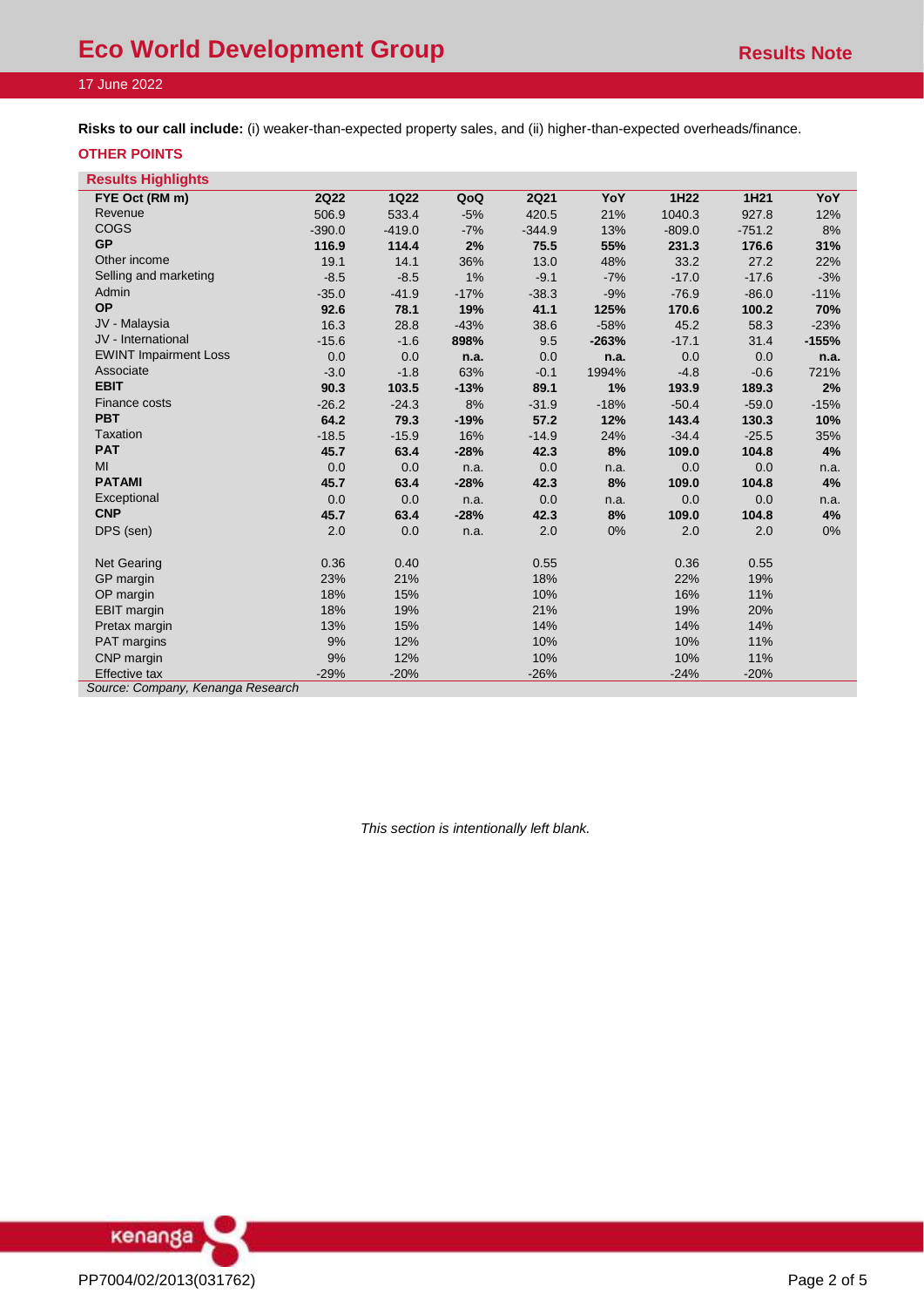## **Eco World Development Group**<br> **Eco World Development Group**

### 17 June 2022

| <b>RNAV</b>   |                                           |        |                                              |                 |                                      |
|---------------|-------------------------------------------|--------|----------------------------------------------|-----------------|--------------------------------------|
|               | Project                                   |        | <b>Remaining Land</b><br><b>Bank (acres)</b> | GDV left (RM m) | <b>NPV</b> of profits<br>(effective) |
|               | <b>Subsidiary</b>                         |        |                                              |                 |                                      |
| Central       | EcoSky                                    | 100%   | $\mathbf 0$                                  | 9               | $\mathbf{0}$                         |
| Central       | Saujana Glenmarie                         | 100%   |                                              |                 |                                      |
| Central       | Eco Majestic                              | 100%   | 353                                          | 7522            | 173                                  |
| Central       | <b>Eco Forest</b>                         | 100%   | 242                                          | 2657            | 71                                   |
| Central       | <b>Eco Sanctuary</b>                      | 100%   | 63                                           | 5359            | 98                                   |
| South         | Eco Botanic & Eco Botanic 2               | 100%   | 202                                          | 2899            | 144                                  |
| South         | Eco Spring and Summer                     | 100%   | 163                                          | 3408            | 62                                   |
| South         | Eco Tropics                               | 100%   | 457                                          | 2062            | 38                                   |
| South         | Eco Business Park 1, 2, 3                 | 100%   | 722                                          | 3626            | 97                                   |
| <b>North</b>  | Eco Terraces                              | 100%   | $\mathbf 0$                                  | 18              | $\mathbf{1}$                         |
| North         | Eco Meadows                               | 100%   | 33                                           | 418             | 24                                   |
|               | <b>Joint Venture</b>                      |        |                                              |                 |                                      |
| Central       | Eco Grandeur                              | 60%    | 1137                                         | 10378           | 77                                   |
| Central       | Eco Business Park 5                       | 60%    | 336                                          | 3068            | 23                                   |
| Central       | Eco Ardence                               | 50%    | 161                                          | 5758            | 53                                   |
| Central       | <b>BBCC</b>                               | 40%    | $\overline{7}$                               | 7083            | 35                                   |
| North         | Eco Horizon&Sun                           | 60%    | 246                                          | 6741            | 50                                   |
|               |                                           |        |                                              | 61006           | 946                                  |
|               | <b>EWINT (27% JV)</b>                     |        |                                              |                 |                                      |
| International | London City Island                        | 20.25% |                                              | 258             | $\overline{4}$                       |
| International | <b>Embassy Gardens</b>                    | 20.25% |                                              | 1476            | 21                                   |
| International | Wardian London                            | 20.25% |                                              | 539             | 8                                    |
| International | <b>Millbrook Park</b>                     | 18.90% |                                              | 224             | $\sqrt{3}$                           |
| International | Kensal Rise&Maida Hill/Third and<br>Caird | 18.90% |                                              | 22              | $\mathbf{0}$                         |
| International | Lampton                                   | 9.45%  |                                              | 129             | $\mathbf{1}$                         |
| International | Oxbow/Aberfeldy Village                   | 9.45%  |                                              | 4214            | 28                                   |
| International | Verdo/Kew Bridge                          | 18.90% |                                              | 1633            | 22                                   |
| International | Quayside Barking/Barking Wharf            | 18.90% |                                              | $\mathbf{0}$    | $\overline{0}$                       |
| International | Woking                                    | 18.90% |                                              | 2031            | 27                                   |
| International | West Village                              | 27.00% |                                              | 54              | $\mathbf{1}$                         |
| International | Yarra One                                 | 27.00% |                                              | 208             | 3                                    |
|               |                                           |        |                                              | 10790           | 119                                  |
|               | <b>Unbilled Sales</b>                     |        |                                              |                 |                                      |
|               | ECOWLD (effective)                        | 100%   |                                              | 3870            | 292                                  |
|               | Shareholders Fund (FY21)                  |        |                                              |                 | 4765.3                               |
|               | Total RNAV (RM m)                         |        |                                              |                 | 6122.3                               |
|               | Number of shares                          |        |                                              |                 | 2944                                 |
|               | RNAV/share                                |        |                                              |                 | 2.08                                 |
|               | Discount to RNAV                          |        |                                              |                 | 60%                                  |
|               | <b>Target Price</b>                       |        |                                              |                 | 0.83                                 |
|               | BV/share (1 yr Fwd)                       |        |                                              |                 | 1.65                                 |
|               | EPS (1yr Fwd)                             |        |                                              |                 | 0.08                                 |
|               | <b>ROE</b>                                |        |                                              |                 | 4.87%                                |
|               | Implied PBV (x)                           |        |                                              |                 | 0.50                                 |
|               | Source: Company, Kenanga Research         |        |                                              |                 |                                      |

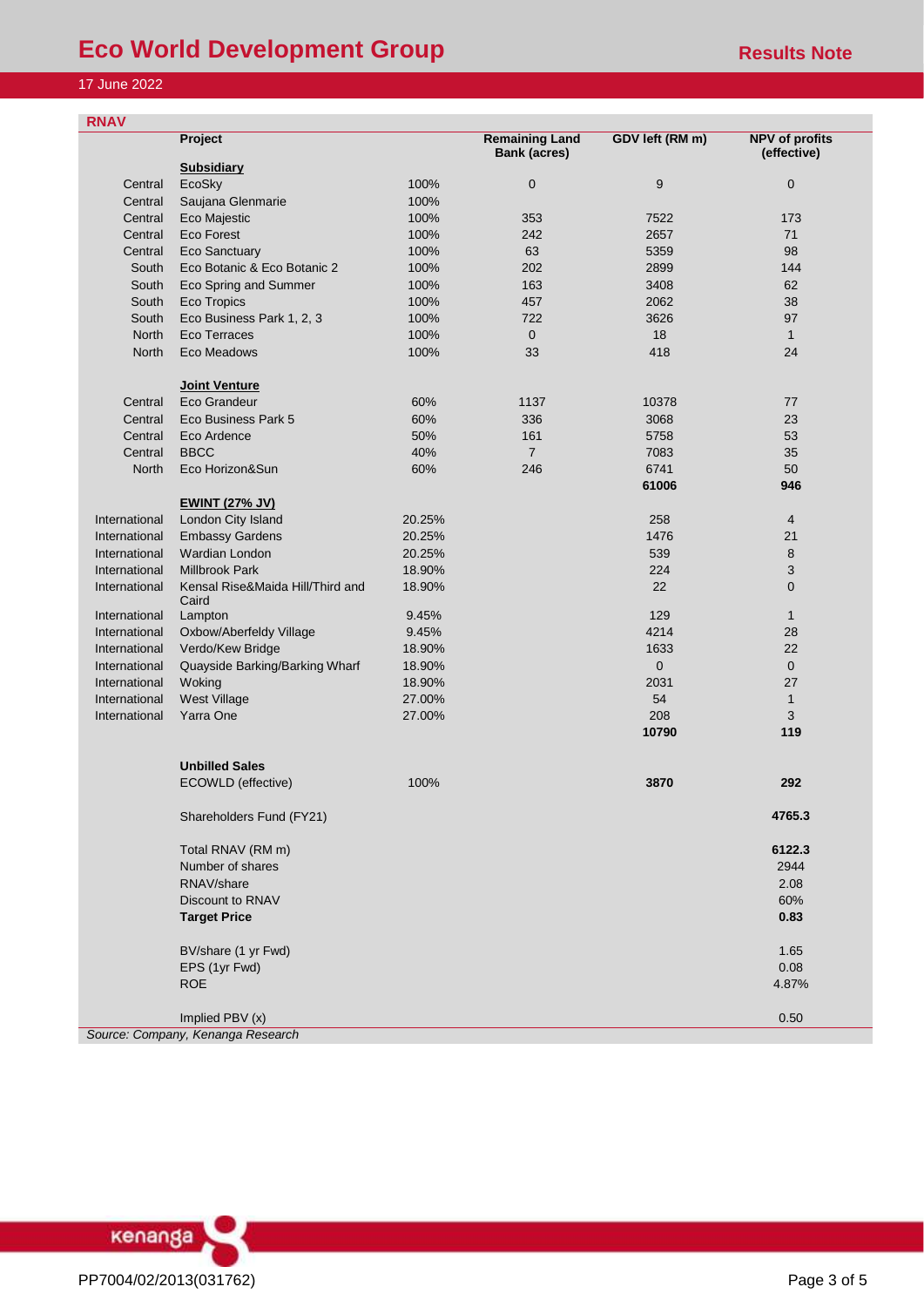### **Peer Comparison**

| <b>Name</b>                     | <b>Last Price</b><br>(RM) | <b>Market Cap</b><br>(RM'm) | <b>Shariah</b>   | <b>Current</b><br>FYE. |       | PER (x) - Core<br><b>Earnings</b> |                 |       | PBV(x)          | <b>ROE (%)</b>  | <b>Net Div</b><br><b>Yld (%)</b> | <b>Target</b> | <b>Rating</b> |
|---------------------------------|---------------------------|-----------------------------|------------------|------------------------|-------|-----------------------------------|-----------------|-------|-----------------|-----------------|----------------------------------|---------------|---------------|
|                                 |                           |                             | <b>Compliant</b> |                        | Hist. | $1-Yr.$<br>Fwd.                   | $2-Yr.$<br>Fwd. | Hist. | $1-Yr.$<br>Fwd. | $1-Yr.$<br>Fwd. | $1-Yr.$<br>Fwd.                  | <b>Price</b>  |               |
|                                 |                           |                             |                  |                        |       |                                   |                 |       |                 |                 |                                  |               |               |
| <b>STOCKS UNDER COVERAGE</b>    |                           |                             |                  |                        |       |                                   |                 |       |                 |                 |                                  |               |               |
| ECO WORLD DEVELOPMENT GROUP     | 0.675                     | 1,987.4                     | Y                | 10/2022                | 8.3   | 8.4                               | 8.4             | 0.4   | 0.4             | 4.9%            | 5.9%                             | 0.830         | <b>OP</b>     |
| <b>IOI PROPERTIES GROUP BHD</b> | 0.985                     | 5,423.6                     | Y                | 06/2022                | 8.6   | 8.5                               | 7.6             | 0.3   | 0.3             | 3.4%            | 2.8%                             | 1.65          | <b>OP</b>     |
| MAH SING GROUP BHD              | 0.590                     | 1,432.3                     | Y                | 12/2022                | 13.5  | 9.6                               | 10.2            | 0.4   | 0.4             | 4.9%            | 5.1%                             | 0.650         | <b>MP</b>     |
| MALAYSIAN RESOURCES CORP BHD    | 0.360                     | 1,608.3                     | Y                | 12/2022                | N.A.  | 30.0                              | 72.0            | 0.3   | 0.3             | 1.1%            | 2.8%                             | 0.375         | <b>MP</b>     |
| SIME DARBY PROPERTY BHD         | 0.445                     | 3,026.4                     | Y                | 12/2022                | 21.6  | 12.8                              | 12.1            | 0.3   | 0.3             | 2.5%            | 2.9%                             | 0.725         | <b>OP</b>     |
| SP SETIA BHD                    | 0.700                     | 2,847.7                     | Y                | 12/2022                | 17.5  | 10.6                              | 12.5            | 0.2   | 0.2             | 2.9%            | 5.4%                             | 0.900         | <b>UP</b>     |
| <b>SUNWAY BHD</b>               | 1.69                      | 8,262.5                     | Y                | 12/2022                | 27.3  | 21.1                              | 12.6            | 0.9   | 0.9             | 4.4%            | 1.8%                             | 2.05          | OP            |
| <b>UEM SUNRISE BHD</b>          | 0.320                     | 1,618.7                     | Y                | 12/2022                | N.A.  | N.A.                              | N.A.            | 0.2   | 0.2             | $-0.6%$         | 0.0%                             | 0.400         | <b>OP</b>     |
| <b>UOA DEVELOPMENT BHD</b>      | 1.80                      | 4,187.6                     | Y                | 12/2022                | 12.0  | 12.9                              | 12.0            | 0.7   | 0.7             | 3.9%            | 5.6%                             | 1.76          | <b>MP</b>     |
| <b>Simple Average</b>           |                           |                             |                  |                        | 15.6  | $14.2$                            | 18.3            | 0.4   | 0.4             | 3.0%            | 3.5%                             |               |               |
|                                 |                           |                             |                  |                        |       |                                   |                 |       |                 |                 |                                  |               |               |

*Source: Kenanga Research*